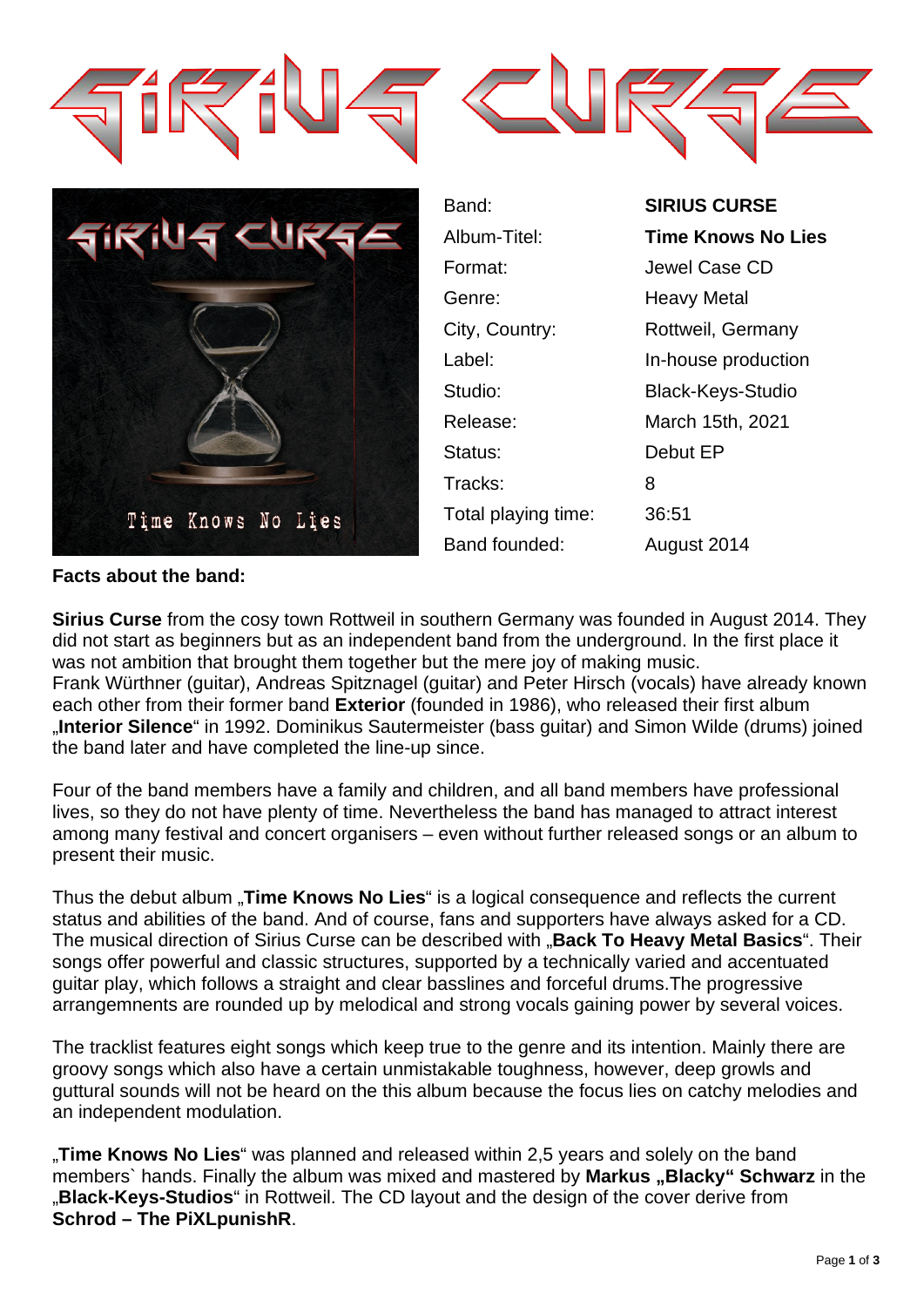

From left to right: Frank Würthner, Simon Wilde, Peter Hirsch, Dominikus Sautermeister, Andreas Spitznagel (Pic by Uli Schneider)

### $\textsf{Tracklist:}$

|  | Line-Up: |  |
|--|----------|--|

| 1. Rain Time * Intro  | (00:36) | Andreas Spitznagel - guitar                          |  |
|-----------------------|---------|------------------------------------------------------|--|
| 2. Loud               | (04:21) | Dominikus Sautermeister - bass guitar                |  |
| 3. Relax (It's War)   | (04:23) |                                                      |  |
| 4. No Tomorrow        | (05:43) | Frank Würthner – guitar, back vocals                 |  |
| 5. Crucified          | (04:36) | Peter Hirsch - vocals                                |  |
| 6. Time Knows No Lies | (05:33) | Simon Wilde – drums<br>$@ + @ + @ 2021$ Sirius Curse |  |
| 7. The Sense          | (05:36) |                                                      |  |
| 8. Bondage            | (06:03) |                                                      |  |

### **Links:**

Website <https://www.sirius-curse.de/> Twitter **<https://twitter.com/cursesirius>** 

## **Kontakt / Booking: Discography:**

*SIRIUS CURSE* c/o Peter Hirsch Geroldstr. 21 - 78628 Rottweil Germany (Baden-Württemberg)  $\textcircled{2}$  0157 – 351 986 82 E-Mail: [info@sirius-curse.de](mailto:info@sirius-curse.de)

Facebook <https://www.facebook.com/TheSiriusCurse/> Instagram [https://www.instagram.com/sirius\\_curse/](https://www.instagram.com/sirius_curse/) Sirius Curse YouTube channel <https://www.youtube.com/channel/UCsL5c5yD8Qho0I1woX5cfXA> Black-Keys-Tonstudio Facebook <https://www.facebook.com/blackkeystonstudio/>

**Time Knows No Lies** (2021, 8 Track Debut EP)